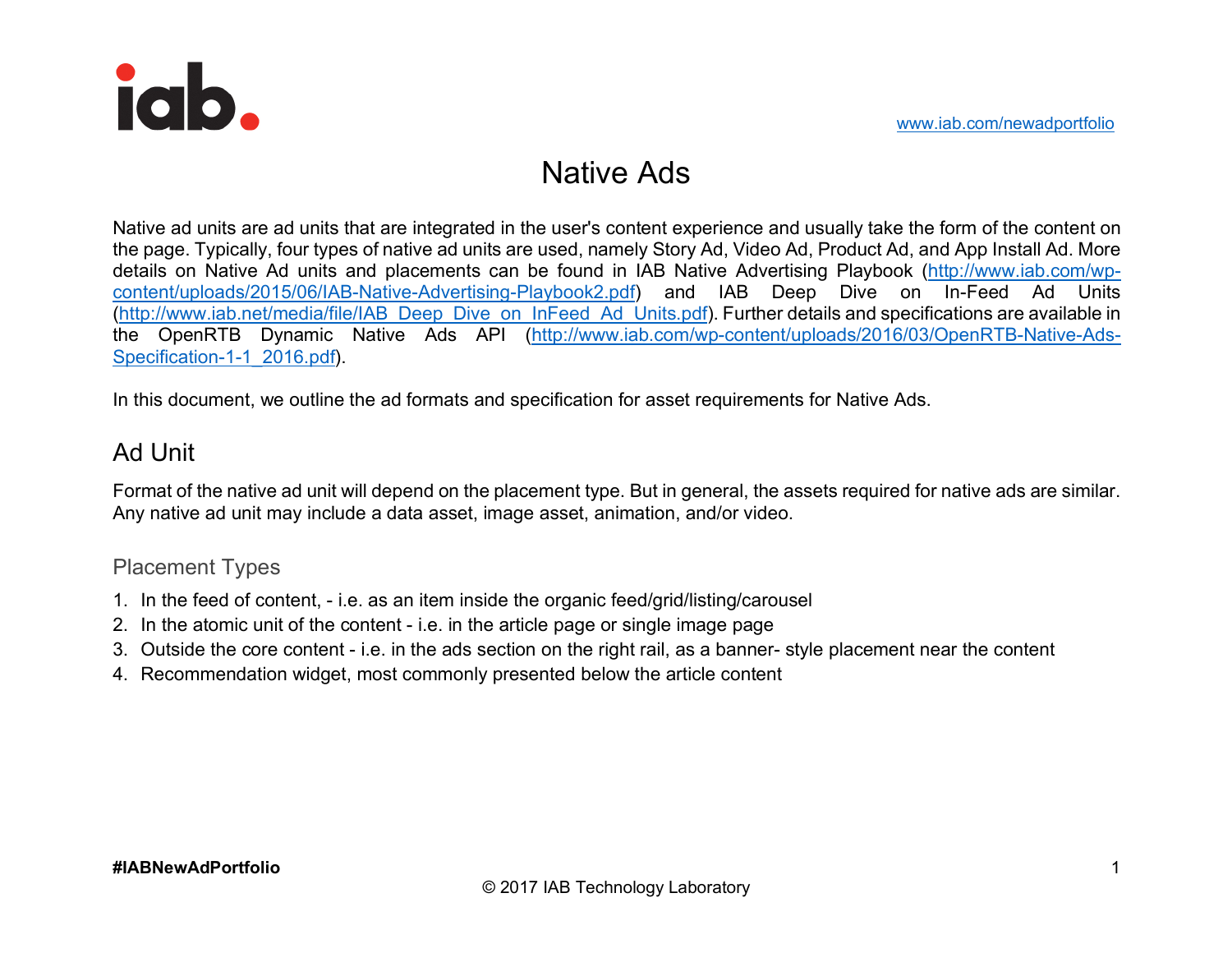

## Native Image Assets

|            |        |              |              | ∣lmage Asset Type∣lmage Asset Aspect Ratio Min Height (dp**) Min Width (dp**) Recommended File Weight (kB) |
|------------|--------|--------------|--------------|------------------------------------------------------------------------------------------------------------|
| Icon       | 1:1    | 50 (max 300) | 50 (max 300) | 10 <sup>°</sup>                                                                                            |
| Main-Small | 1:1    | 200          | 200          | 30                                                                                                         |
|            | 4:3    | 200          | 267          | 30                                                                                                         |
|            | 1.91:1 | 200          | 382          | 30                                                                                                         |
| Main-Large | 1:1    | 627          | 627          | 90                                                                                                         |
|            | 4:3    | 627          | 836          | 100                                                                                                        |
|            | 1.91:1 | 627          | 1198         | 150                                                                                                        |

**\*\*Density-independent pixels (dp)** where 320 dp is approximately 2 inches wide. dp = (width in pixels \* 160) / screen density E.g. for pixel density of 1, i.e. 160 pixels per inch (iPhone 3) 320dp is 320px (320 dp= (Xpx \*160)/160). For pixel density of 2, i.e. 320 pixels (iPhone 5) 320dp is 640px (320 dp= (Xpx \*160)/320)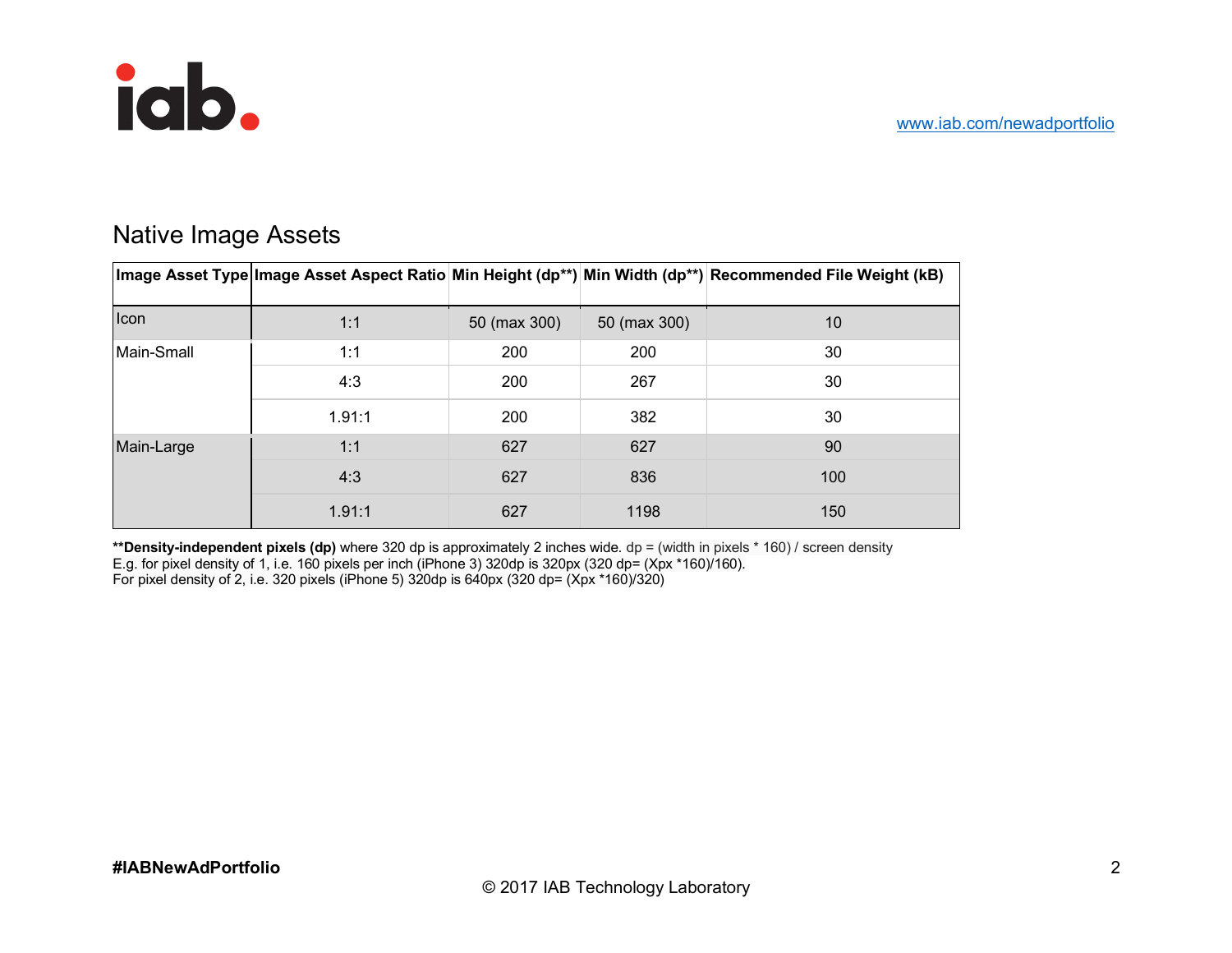

### Native Ads Data Assets

Data assets for native ads are components of the ad that are transmitted along with the ad file. For example, a native ad may be a product that includes customer review ratings and would include a number for the "rating" asset. A data asset that identifies the brand name of the sponsor ("sponsored by") is required.

|           | <b>Asset Type Description</b>                                                                                                                                              | Format                             | <b>Restrictions</b>                | Requirement |
|-----------|----------------------------------------------------------------------------------------------------------------------------------------------------------------------------|------------------------------------|------------------------------------|-------------|
| title     | A title for the ad                                                                                                                                                         | text                               | 25, 90, or 140-<br>character limit | Recommended |
| sponsored | Name of the sponsoring brand                                                                                                                                               | text                               | 25-character limit Required        |             |
| desc      | Descriptive text associated with the product or service being advertised.<br>Longer length of text in response may be truncated or eclipsed by the<br>exchange             | text                               | 140-character<br>limit             | Recommended |
| ratings   | Rating of the product being offered to the user. For example, an app's rating<br>in an app store from 0-5                                                                  | number<br>formatted as a<br>string | $0 - 5$                            | Optional    |
| likes     | Number of social ratings or "likes" of the product being offered to the user                                                                                               | number<br>formatted as a<br>string |                                    | Optional    |
| downloads | Number of downloads/installs of this product                                                                                                                               | number<br>formatted as a<br>string |                                    | Optional    |
| price     | Price for product/app/in-app purchase. Value should include the currency<br>symbol in localized format                                                                     | number<br>formatted as a<br>string |                                    | Optional    |
| saleprice | Sale price that can be used together with price to indicate a discounted price<br>compared to a regular price. Value should include currency symbol in<br>localized format | number<br>formatted as a<br>string |                                    | Optional    |
| phone     | Phone number                                                                                                                                                               | formatted string                   |                                    | Optional    |
| address   | <b>Address</b>                                                                                                                                                             | text                               |                                    | Optional    |